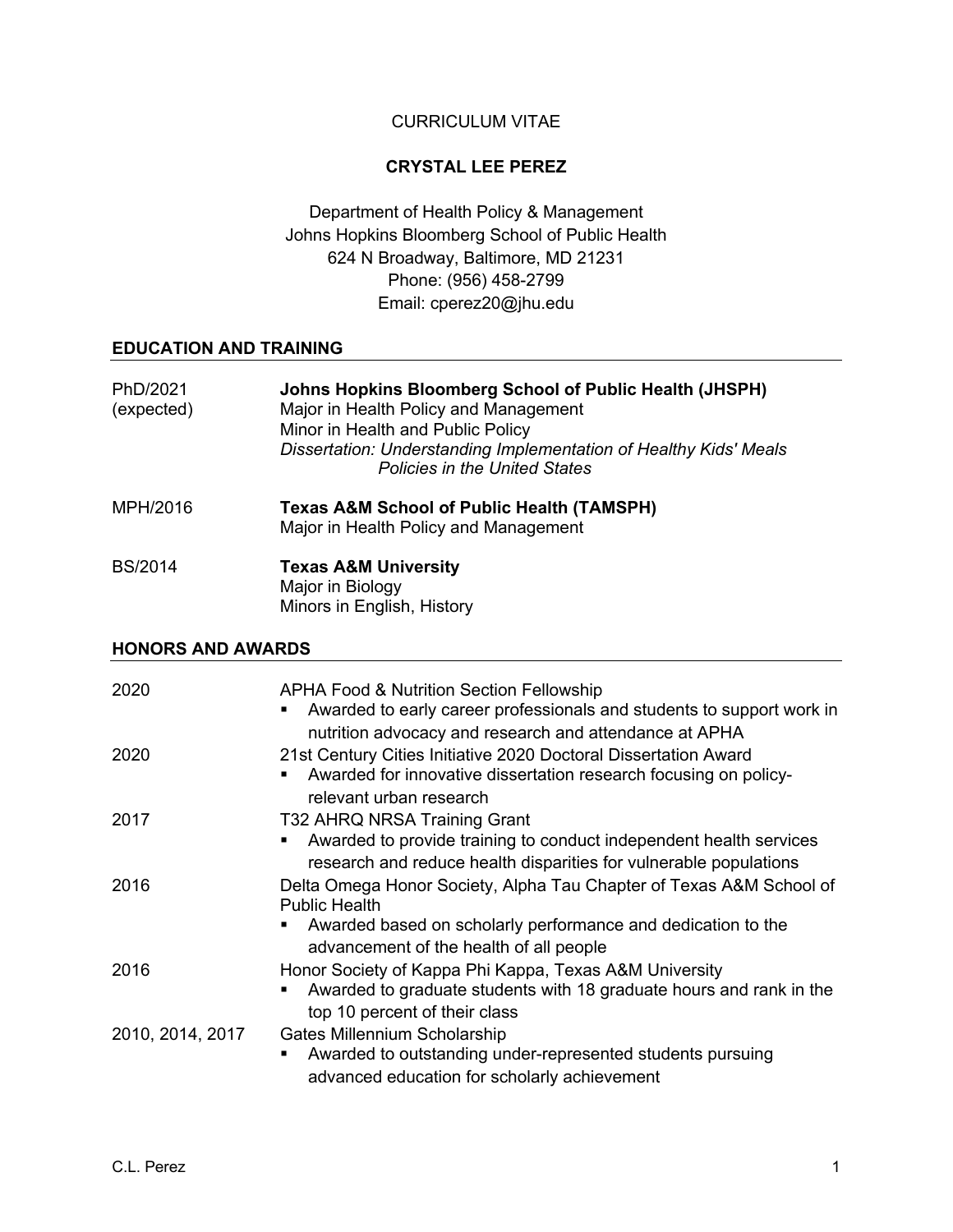# **RESEARCH EXPERIENCE**

| 2020-Present | <b>Researcher, Department of Health Policy and Management, Johns</b><br>Hopkins Bloomberg School of Public Health, Baltimore, MD<br>Advisors: Keshia Pollack Porter, PhD, Alyssa Moran, ScD<br>Led research on healthy kids' meal policies at the local, state, and<br>federal level<br>Designed and conducted a modified legal mapping study of local and<br>٠<br>state healthy kids' meal legislation<br>Assessed implementation of healthy default beverage policies and<br>identified facilitators and barriers to implementation using a multiple<br>case study<br>Identified individual and environmental factors associated with kids'<br>٠<br>meal purchases in chain fast-food restaurants in three Northeastern<br>cities<br>Managed \$5,000 dissertation grant award<br>٠ |
|--------------|--------------------------------------------------------------------------------------------------------------------------------------------------------------------------------------------------------------------------------------------------------------------------------------------------------------------------------------------------------------------------------------------------------------------------------------------------------------------------------------------------------------------------------------------------------------------------------------------------------------------------------------------------------------------------------------------------------------------------------------------------------------------------------------|
| 2019-2020    | Researcher, Department of Health Policy and Management, Johns<br>Hopkins Bloomberg School of Public Health, Baltimore, MD<br>Co-Pls: Amelie Hecht, PhD, Crystal Perez, MPH<br>Contributed to systematic literature review to assess the impact of<br>٠<br>trade promotion practices of food and beverage companies on retailer<br>practices and consumer purchasing and consumption behavior<br>Developed screening tool for data abstraction<br>Conducted title and abstract screening as well as full-text review for<br>٠<br>data abstraction<br>Contributed to drafting of academic manuscript and scientific<br>٠<br>presentation                                                                                                                                               |
| 2019-2020    | <b>Research Assistant, Department of Health Policy and Management,</b><br>Johns Hopkins Bloomberg School of Public Health, Baltimore, MD<br>PI: Alyssa Moran, ScD, MPH<br>Piloted survey tool for collecting marketing data from online grocery<br>websites<br>Collected data about online grocery websites' features and design<br>٠<br>choices                                                                                                                                                                                                                                                                                                                                                                                                                                     |
| 2018-2020    | <b>Research Assistant, Center for Health Disparities Solutions, Department</b><br>of Health Policy and Management, Johns Hopkins Bloomberg School of<br>Public Health, Baltimore, MD<br>PI: Darrell Gaskin, PhD<br>Conducted surveys in-person and over the phone to assess the<br>٠<br>impact and cost-effectiveness of an intervention to improve blood                                                                                                                                                                                                                                                                                                                                                                                                                            |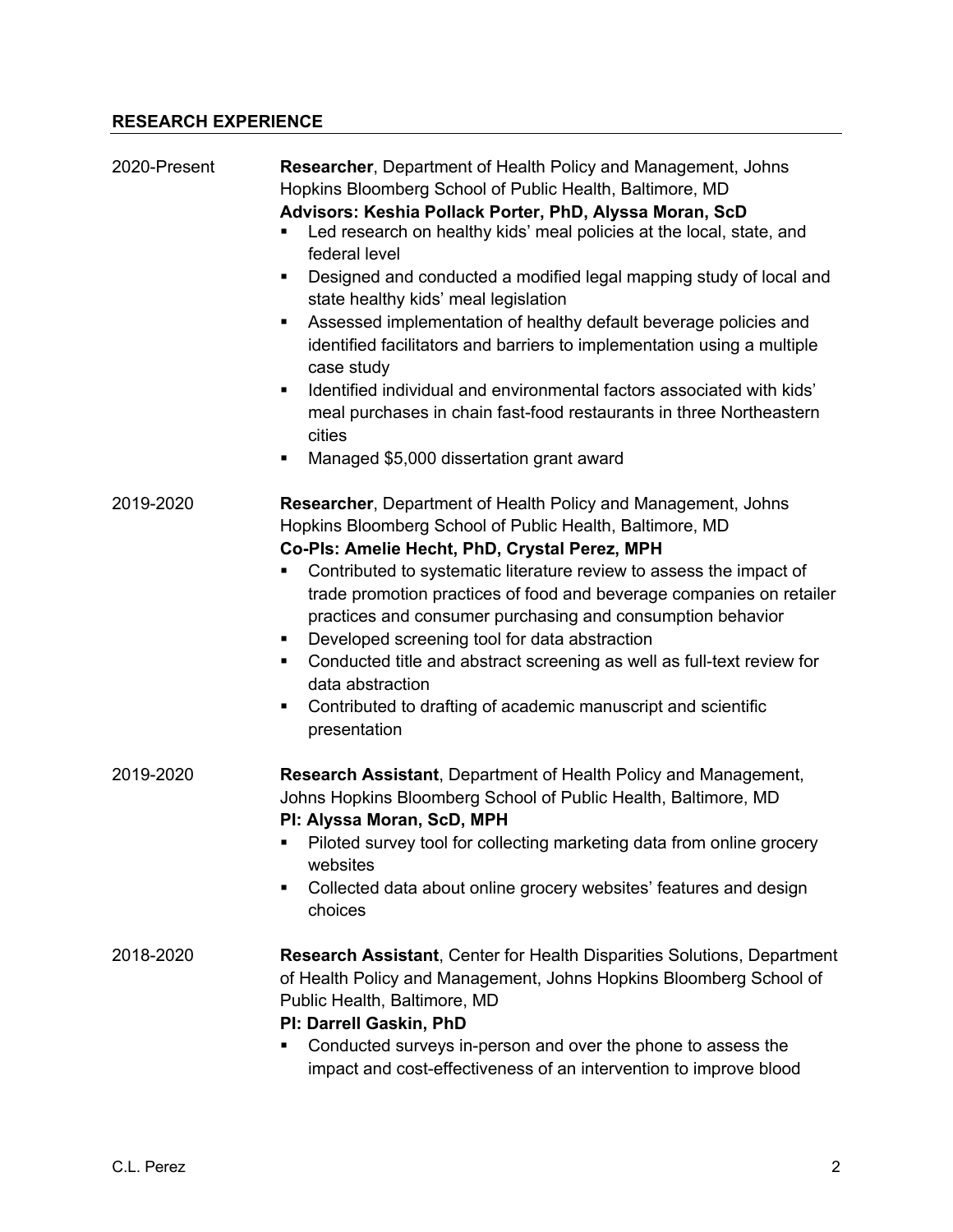|           | pressure control adherence among low-income older African<br>American women with hypertension                                                                                                                                                                                                                                                                                                                                                                                                                                                                                                                                                                                                                                                                                                                                                                    |
|-----------|------------------------------------------------------------------------------------------------------------------------------------------------------------------------------------------------------------------------------------------------------------------------------------------------------------------------------------------------------------------------------------------------------------------------------------------------------------------------------------------------------------------------------------------------------------------------------------------------------------------------------------------------------------------------------------------------------------------------------------------------------------------------------------------------------------------------------------------------------------------|
| 2018-2019 | Research Assistant, Welch Center for Prevention Epidemiology and<br>Clinical Research, Department of Epidemiology, Johns Hopkins<br>Bloomberg School of Public Health, Baltimore, MD<br>PI: Wendy Bennett, MD, MPH<br>Contributed to literature review on validated measures for childhood<br>٠<br>obesity<br>Contributed to development of screening tool for childhood obesity<br>٠<br>measures among high-risk populations<br>Conducted title and abstract screening as well as full-text review for<br>٠<br>data abstraction<br>Contributed to drafting of academic manuscript and scientific<br>٠<br>presentation                                                                                                                                                                                                                                           |
| 2018-2019 | Research Assistant, Center for a Livable Future, Department of<br>Environmental Health and Engineering, Johns Hopkins Bloomberg School<br>of Public Health, Baltimore, MD<br>PI: Caitlin Misiazsek, MPH<br>Conducted literature review on participatory GIS applications and<br>٠<br>drafted white paper<br>Collected and linked data consisting of locations of SNAP/WIC<br>٠<br>authorized retailers, proportions of redemptions across retailers from<br>2008-2017, and census demographic data.<br>Analyzed trends in the locations of SNAP authorized retailers and the<br>٠<br>proportion of benefit redemptions used across different store types in<br>Maryland during and following the Great Recession                                                                                                                                                 |
| 2016-2017 | Research Assistant, Program for Research & Outreach-Engagement on<br>Nutrition & Health Disparities, Texas A&M School of Public Health,<br>College Station, TX<br>PI: Joseph Sharkey, PhD, MPH<br>Evaluated interrater agreement for mother-child triads and child dyads<br>٠<br>on household food security survey responses to assess differential<br>food insecurity experiences among siblings in the same household<br>Coded and analyzed qualitative interviews from focus group sessions<br>٠<br>with children to uncover themes related to barriers to and facilitators<br>of physical activity and healthy eating<br>Led exploratory factor analysis, item analysis, and confirmatory factor<br>٠<br>analysis to identify constructs related to the neighborhood food<br>environment<br>Drafted and contributed to drafting of academic manuscripts<br>٠ |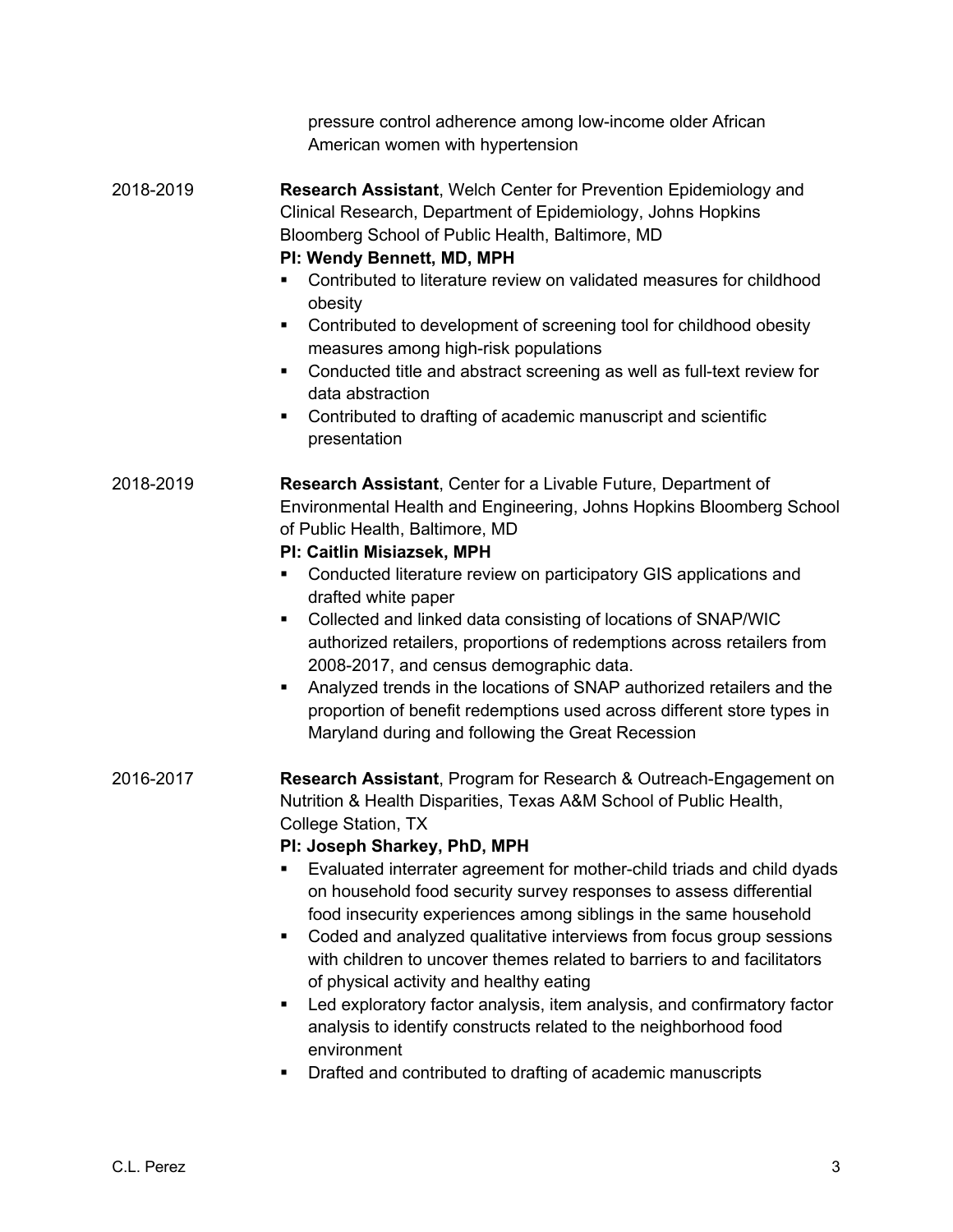| 2015-2016 | <b>Research Assistant, Office of Special Programs &amp; Global Health, Texas</b><br>A&M School of Public Health, College Station, TX<br>PI: Barbara Quiram, PhD<br>Drafted and compiled materials for grant applications to support<br>٠<br>breastfeeding/infant nutrition education campaign<br>Designed and implemented a text message-based breastfeeding<br>$\blacksquare$<br>education program in English and Spanish in El Salvador and<br>Ecuador                           |
|-----------|------------------------------------------------------------------------------------------------------------------------------------------------------------------------------------------------------------------------------------------------------------------------------------------------------------------------------------------------------------------------------------------------------------------------------------------------------------------------------------|
| 2015      | Research Intern, National Institute of Food & Agriculture, USDA,<br>Washington, DC<br>PI: Ahlishia Shipley, PhD, Mallory Koenings, PhD, RDN<br>Analyzed existing data of NIFA-funded projects related to obesity and<br>٠<br>nutritional guidelines to identify the different types of projects funded<br>and location of projects                                                                                                                                                 |
| 2015      | Research Assistant, Service in Faith and Technology Medical Mission<br>Trip, Guamaní, Ecuador<br>PI: Marlynn May, PhD<br>Facilitated focus groups and daily walks using the photo voice method<br>٠<br>to describe and capture unmet health needs and resources within the<br>community of Guamaní<br>Contributed to development of report documenting community<br>$\blacksquare$<br>resources and needs for community policymakers and families based<br>on focus group findings |

# **PROFESSIONAL ACTIVITIES**

# *Society Membership and Leadership*

| 2020-Present | Member, The Obesity Society                                       |
|--------------|-------------------------------------------------------------------|
| 2020-Present | Communications Chair, Maryland American Public Health Association |
| 2019-Present | Secretary, Maryland American Public Health Association (MdPHA)    |
| 2017-Present | Member, American Society of Nutrition                             |
| 2017-Present | Member, Advocacy Committee, MdPHA                                 |
| 2017-Present | Member, Association for Public Policy Analysis and Management     |
| 2020-Present | Food and Nutrition Section Fellow, APHA                           |
| 2014-Present | Member, American Public Health Association (APHA)                 |
| 2017-2020    | Member, Academy Health                                            |

# *Abstract Reviewer*

| 2020 | MdPHA (Virtual) Conference |
|------|----------------------------|
| 2017 | <b>APHA Annual Meeting</b> |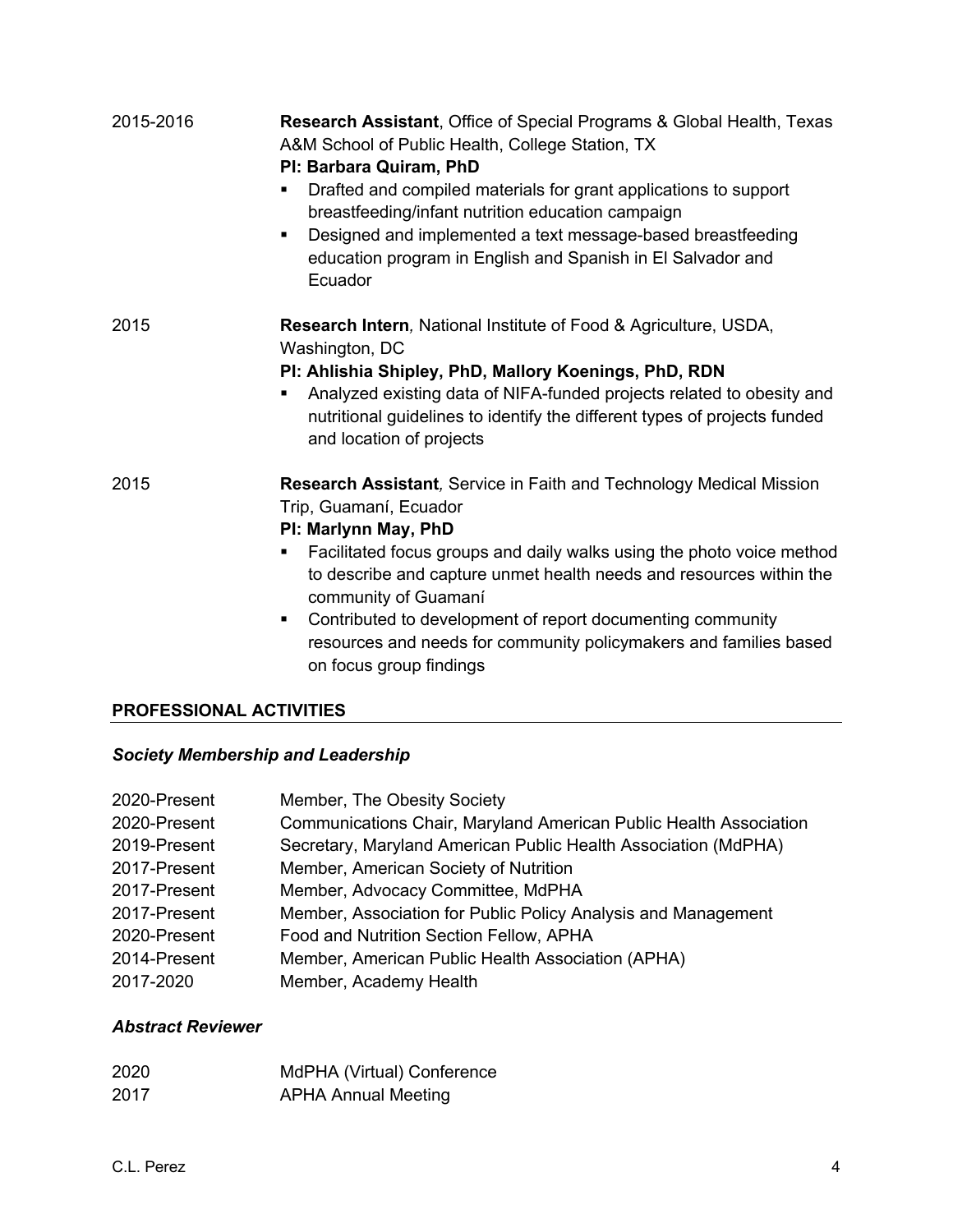### *Film Reviewer*

2018 APHA Annual Meeting Film Festival

### **PUBLICATIONS**

#### *Peer-Reviewed Journal Publications*

- 1. Hecht, A. A., **Perez, C. L.**, Polascek, M., Thorndike, A. N., Franckle, R. L., & Moran, A. J. (2020). Influence of food and beverage companies on retailer marketing strategies and consumer behavior. *International Journal of Environmental Research and Public Health*, *17*(20), 7381.
- 2. Foti, K., **Perez, C.,** Knapp, E., Kharmats, A., Sharfman, A., Arteaga, S., Moore, L., & Bennett, W. (2020). Identification of measurement needs to prevent childhood obesity in high-risk populations and environments. *American Journal of Preventive Medicine.*
- 3. Koenings, M. M., Krishnan, K., **Perez, C.,** & Chester, D. N. (2016). Does the left hand know what the right hand is doing? Part I: Alignment between the AFRI Foundational Function and Efficacy of Nutrients Program and the 2010 Dietary Guidelines. *The FASEB Journal*, *30*(1 Supplement), 131-1.
- 4. Koenings, M. M., **Perez, C.,** Krishnan, K., & Chester, D. N. (2016). Does the left hand know what the right hand is doing? Part II: Alignment between the AFRI Childhood Obesity Prevention Challenge Area Program and the 2010 Dietary Guidelines. *The FASEB Journal*, *30*(1 Supplement), 433-2.

### *Publications in Progress*

- 1. **Perez, C.,** Moran, A., Headrick, G., McCarthy, J., Cradock, A., & Pollack Porter, K. (2020). State and Local Healthy Kids' Meal Laws in the United States: A Review and Analysis. *Pending Journal*
- 2. Perez, C., Cradock, A., Harack, L., Lorenzana-Peasley, J., Wiant, M., Block, J., Roberto, C., & Moran, A. (2021). Children's meal orders and dietary intake at fast-food restaurants in three large urban areas. *Pending Journal.*

#### *Articles, Editorials and Other Publications Not Peer Reviewed*

1. Perez, C. "Prince George's County is aiming to make kids' meals healthier" *Washington Post*. November 16, 2020.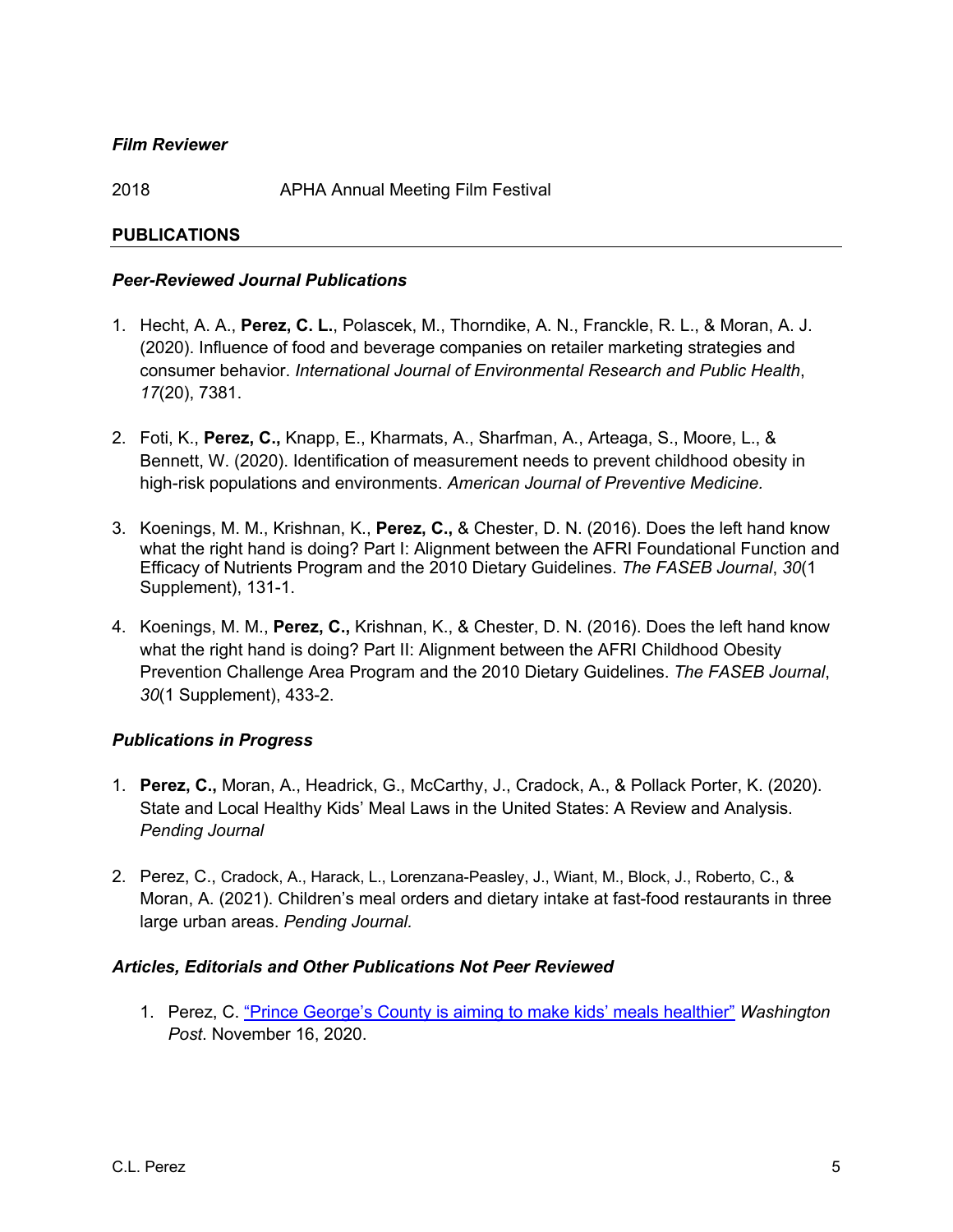### CURRICULUM VITAE

### **CRYSTAL LEE PEREZ**

#### PART II

### **TEACHING EXPERIENCE**

#### *Invited Guest Lecturer*

| 2021             | "Is the COVID-19 Crisis Leading to Better Food Policy?"<br>Guest lecturer, Crisis & Response in Public Health Policy & Practice<br>course<br>Johns Hopkins University Bloomberg School of Public Health |
|------------------|---------------------------------------------------------------------------------------------------------------------------------------------------------------------------------------------------------|
| 2019, 2020, 2021 | "Advocacy Tools: Social Math"<br>Guest lecturer in Health Advocacy course<br>Johns Hopkins University Bloomberg School of Public Health                                                                 |

#### *Senior Teaching Assistant*

2020 Department of Health Policy and Management Johns Hopkins Bloomberg School of Public Health ■ Selected to help faculty transition their courses to virtual or hybrid models and underwent training in pedagogic best practices and active learning strategies.

# *Teaching Assistant*

| 2020, 2021       | 300.650.01 Crisis and Response in Public Health Policy and Practice<br>Course Instructor: Dr. Joshua Sharfstein                           |
|------------------|-------------------------------------------------------------------------------------------------------------------------------------------|
| 2019, 2020, 2021 | <b>RWJF Health Policy Research Scholars Program</b><br>Course Instructors: Dr. Keshia Pollack Porter and Dr. Attia Goheer                 |
| 2019, 2020       | 301.645.01 Health Advocacy<br>Course Instructor: Dr. Josh Horwitz                                                                         |
| 2019             | 300.610.01 Public Health Policy<br>Course Instructor: Dr. Joshua Sharfstein                                                               |
| 2018, 2019       | 300.712.01 Formulating Policy: Strategies and Systems of Policymaking<br>in the 21st Century<br>Course Instructor: Dr. Shannon Frattaroli |

#### *Teaching Certificates*

| 2019 | <b>Teaching Institute Certificate of Completion</b>                  |
|------|----------------------------------------------------------------------|
|      | ■ Explored and tested multiple teaching methods to engage and assess |
|      | diverse students                                                     |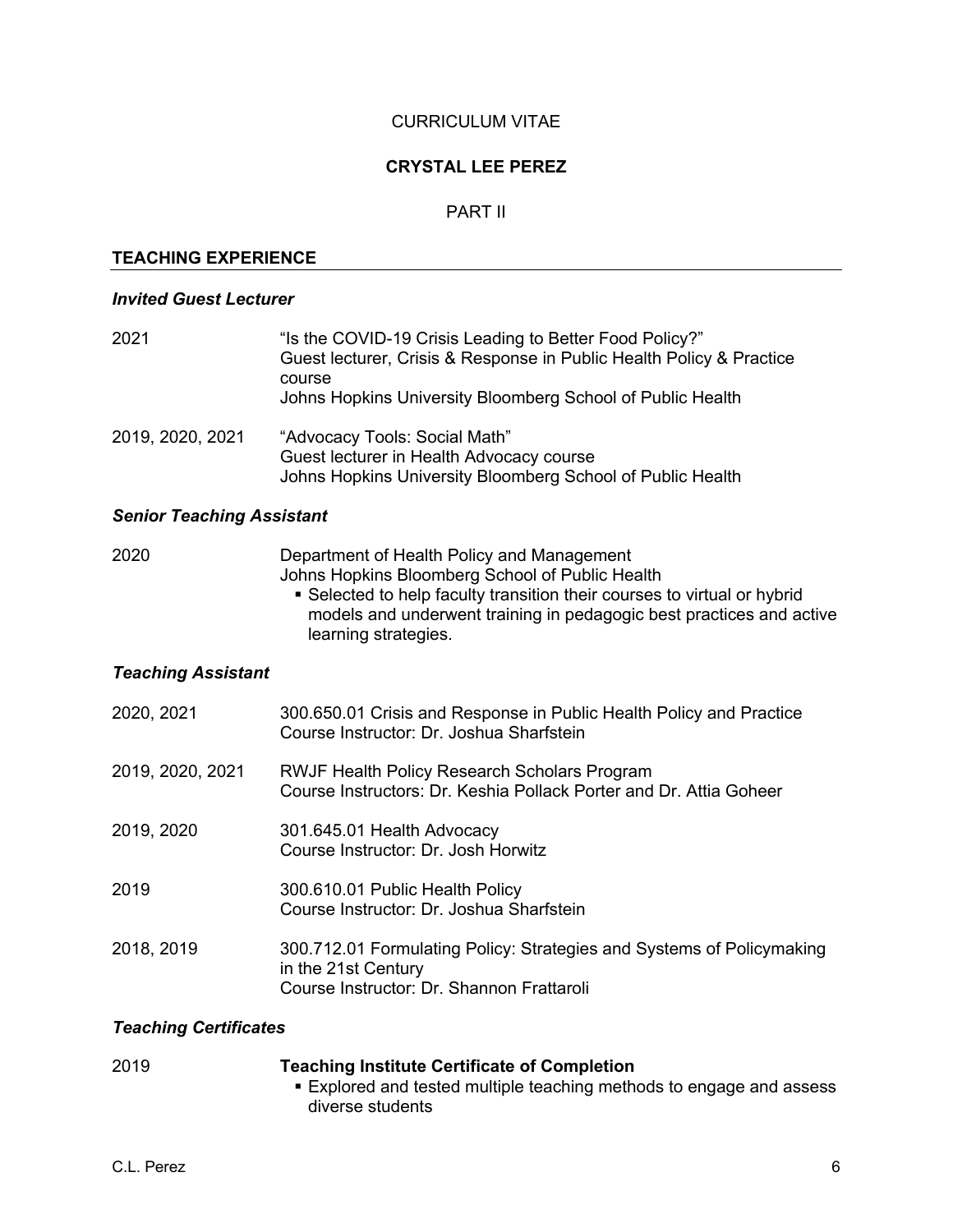- Created peer-reviewed instructional materials
- Identified strategies that help prioritize teaching practices

### **RESEARCH GRANT PARTICIPATION**

#### *Active Research Support*

21st Century Cities Initiative Perez (PI) 06/01/20-05/31/21 Understanding Implementation of Healthy Kids' Meals Policies in the United States *This project seeks to evaluate the implementation of state and local policies designed to improve the nutritional quality of kids' meals by comparing policies, conducting stakeholder interviews, and analyzing kids' meal purchases.*  Funding Level: \$5,000

Role: Principal Investigator

#### **ACADEMIC AND VOLUNTEER SERVICE**

| 2020-2021 | Doctoral Student Council, JHSPH                                          |
|-----------|--------------------------------------------------------------------------|
| 2019-2021 | Doctoral Under-Represented Minorities Organization, JHSPH                |
| 2019-2020 | Maryland Hunger Solutions, Baltimore City, MD                            |
| 2019-2020 | Hopkins Votes Volunteer, JHSPH                                           |
| 2018-2019 | <b>Student Coordinating Committee Social Chair, JHSPH</b>                |
| 2017-2019 | Elementary Math Tutor - The Commodore John Rodgers School,               |
|           | Baltimore City, MD                                                       |
| 2015-2016 | <b>Texas A&amp;M Public Health Student Association President, TAMSPH</b> |
| 2015-2016 | Student Health Insurance Advisory Committee, TAMSPH                      |
| 2014-2016 | Planning Representative for Disaster Day, Texas A&M Health Science       |
|           | Center                                                                   |
|           |                                                                          |

### **PRESENTATIONS**

### *Scientific Meetings*

*All oral presentations unless otherwise noted; \* indicates co-author presented*

- 1. Headrick, G., Khandpur, N., **Perez, C.**, Smith-Tallie, L., & Moran, A., "A content analysis of online grocery policies & practices: implications for the snap online purchasing pilot" poster presented at The Obesity Society Annual Meeting (virtual), 10/20\*
- 2. Hecht, A. & **Perez, C.**, "Influence of food and beverage companies on retailer practices and consumer behavior" poster presented at the RWJF Healthy Eating Research Annual Meeting in Denver, CO, 03/20
- 3. Moran A., Khandpur N., Taillie L., Headrick G., **Perez C.**, Greatsinger A., Bleich S., Rimm E., "Supermarkets in cyberspace: assessing online food retail marketing practices" presented at the RWJF Healthy Eating Research Annual Meeting in Denver, CO, 03/20\*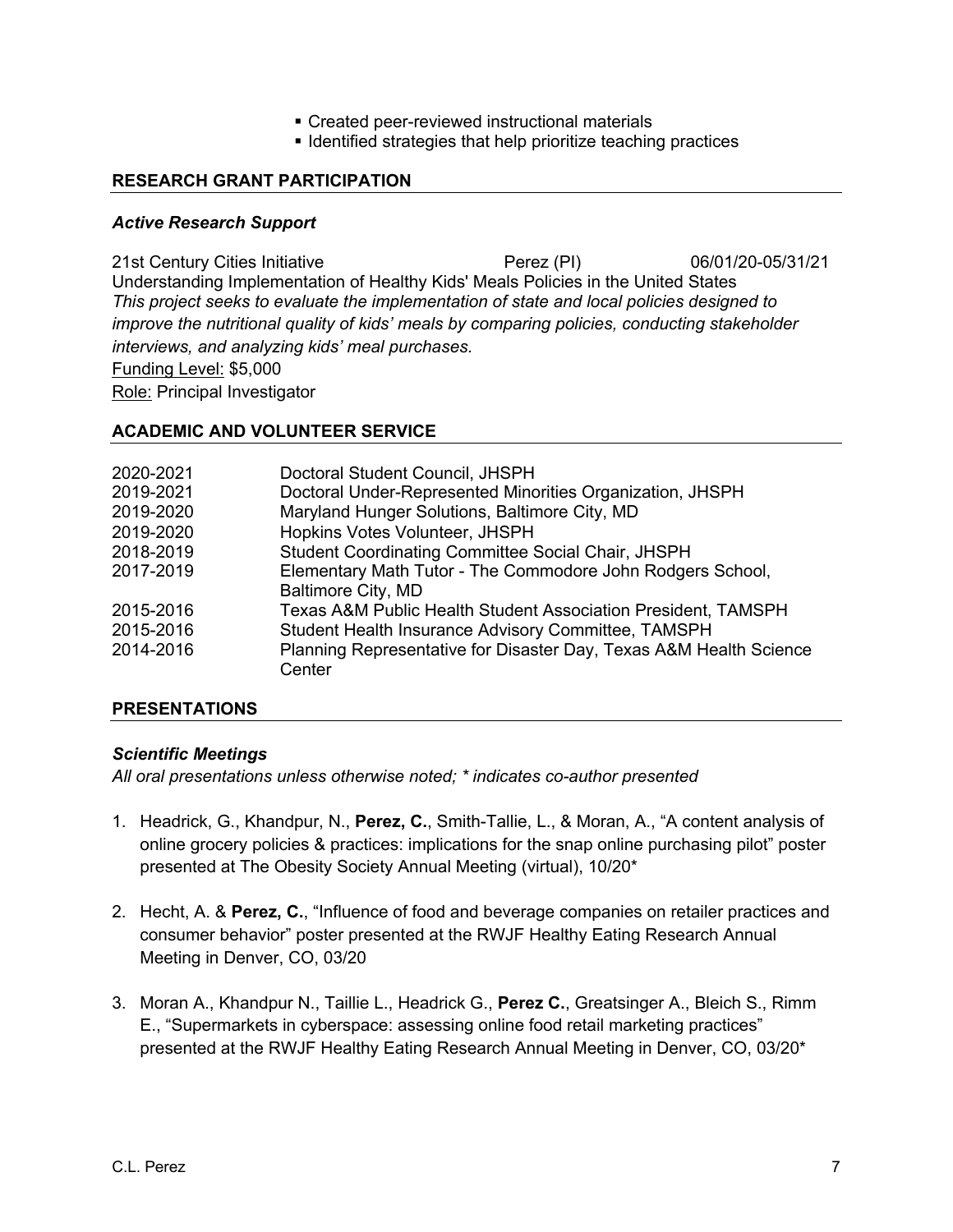- 4. Hecht, A. & **Perez, C.**., "Influence of food and beverage companies on retailer practices and consumer behavior" presented at the RWJF Healthy Retail Research Convening, Washington DC, 01/20
- 5. Bennett, W., Foti, K., **Perez, C.,** Kharmats, A., Moore, L., Samuels, A., & Arteaga, S., "Identification of measurement needs to prevent childhood obesity in high-risk populations and environments" poster presented at the RWJF Healthy Eating Research Annual Meeting in Detroit, MI, 03/19\*
- 6. Sharkey, J., **Perez, C.,** & Garcia, R., "Sibling dynamics and complexities of intra-household food insecurity experiences" presented at the International Society of Behavioral Nutrition and Physical Activity in Hong Kong, China, 06/18\*
- 7. McClendon, M. E., Umstattd Meyer, M. R., Sharkey, J. R., **Perez, C. L**., Garcia, R., Bridges, C., Prochnow, T., "Perceived facilitators and barriers to child physical activity among Mexican-origin mothers" poster presented at the American Academy of Health Behavior Annual Conference, Banff, Canada, 02/18\*
- 8. Koenings, M. M., Krishnan, K., **Perez, C.,** & Chester, D. N., **"**Does the left hand know what the right hand is doing? Part I: Alignment between the AFRI Childhood Obesity Prevention Challenge Area Program and the 2010 Dietary Guidelines" presented at the Experimental Biology Annual Meeting in San Diego, CA, 04/16\*
- 9. Koenings, M. M., Krishnan, K., **Perez, C.,** & Chester, D. N., **"**Does the left hand know what the right hand is doing? Part II: Alignment between the AFRI Childhood Obesity Prevention Challenge Area Program and the 2010 Dietary Guidelines" presented at the Experimental Biology Annual Meeting in San Diego, CA, 04/16\*
- 10. **Perez, C.** & Krishnan, K., "NIFA project funding related to the Dietary Guidelines for Americans 2010" poster presented at the Texas A&M College of Medicine Summer Research Symposium in College Station, TX, 08/15

# **SKILLS**

*Software:* Microsoft Suite, SAS, Stata, R, Atlas.ti, MaxQDA, MPlus, Qualtrics *Language:* Spanish (Limited Working Proficiency)

### **RELEVANT COURSEWORK**

- Qualitative Research Theory and Methods
- Qualitative Data Analysis
- Mixed Methods for Public Health Research
- § Statistics for Psychosocial Research: Measurement and Structural Models
- Analysis of Longitudinal Data
- Multilevel Statistical Models in Public Health
- Causal Inference in Medicine and Public Health
- Behavioral Economics